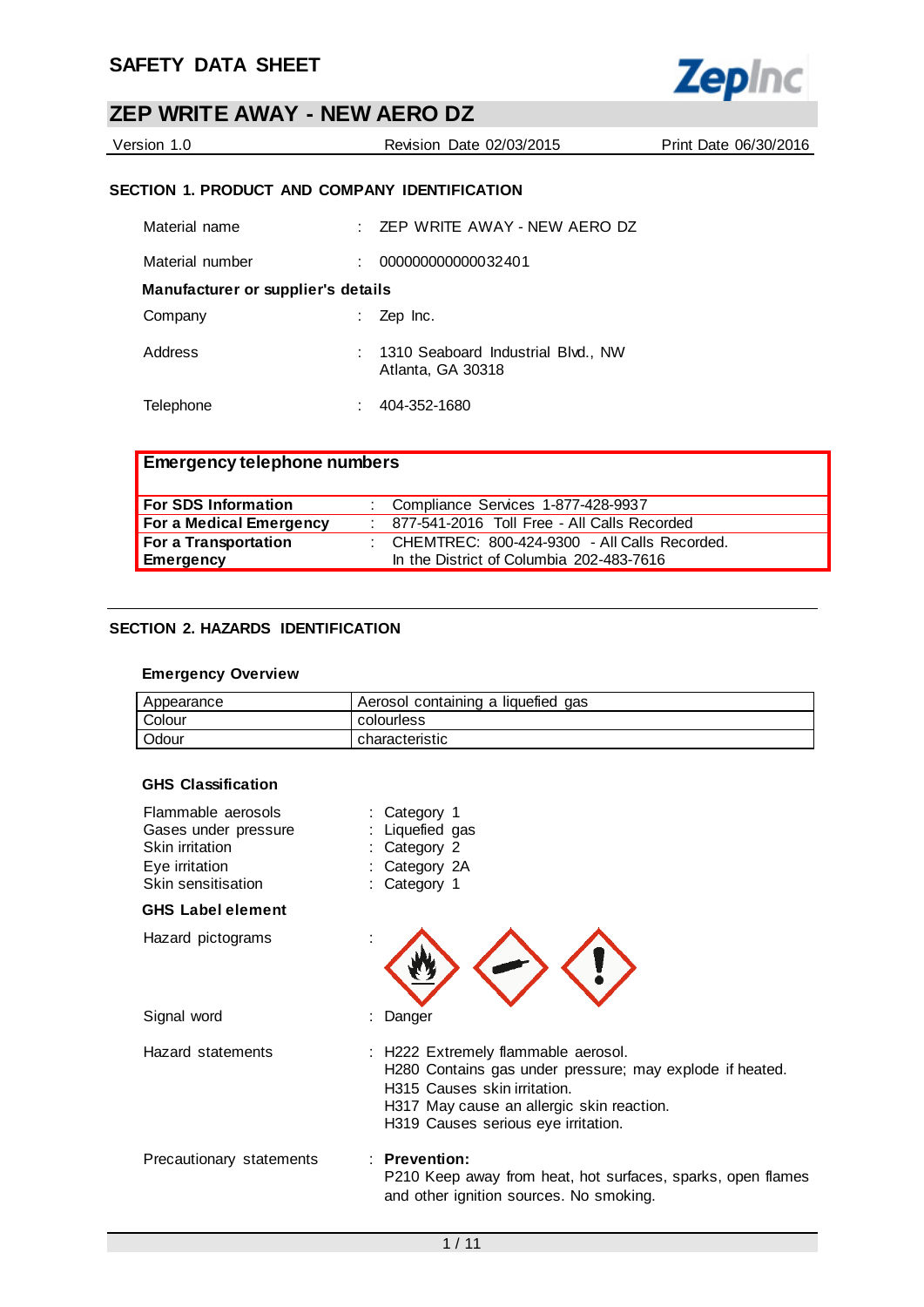

| Version 1.0                     | Revision Date 02/03/2015                                                                                                                                                                                                                                                                                                                                                                                                                                                                                                                                                                                                                                                                                                                                                                                                                                                                                                                                                                                                                                                                         | Print Date 06/30/2016 |
|---------------------------------|--------------------------------------------------------------------------------------------------------------------------------------------------------------------------------------------------------------------------------------------------------------------------------------------------------------------------------------------------------------------------------------------------------------------------------------------------------------------------------------------------------------------------------------------------------------------------------------------------------------------------------------------------------------------------------------------------------------------------------------------------------------------------------------------------------------------------------------------------------------------------------------------------------------------------------------------------------------------------------------------------------------------------------------------------------------------------------------------------|-----------------------|
|                                 | P211 Do not spray on an open flame or other ignition source.<br>P251 Pressurized container: Do not pierce or burn, even after<br>use.<br>P261 Avoid breathing dust/ fume/ gas/ mist/ vapours/ spray.<br>P264 Wash skin thoroughly after handling.<br>P272 Contaminated work clothing should not be allowed out of<br>the workplace.<br>P280 Wear eye protection/ face protection.<br>P280 Wear protective gloves.<br>Response:<br>P302 + P352 IF ON SKIN: Wash with plenty of soap and water.<br>P305 + P351 + P338 IF IN EYES: Rinse cautiously with water<br>for several minutes. Remove contact lenses, if present and<br>easy to do. Continue rinsing.<br>P333 + P313 If skin irritation or rash occurs: Get medical<br>advice/ attention.<br>P337 + P313 If eye irritation persists: Get medical advice/<br>attention.<br>P362 Take off contaminated clothing and wash before reuse.<br>Storage:<br>P410 + P412 Protect from sunlight. Do not expose to<br>temperatures exceeding 50 °C/ 122 °F.<br>Disposal:<br>P501 Dispose of contents/container in accordance with local<br>regulation. |                       |
| <b>Potential Health Effects</b> |                                                                                                                                                                                                                                                                                                                                                                                                                                                                                                                                                                                                                                                                                                                                                                                                                                                                                                                                                                                                                                                                                                  |                       |
| Carcinogenicity:                |                                                                                                                                                                                                                                                                                                                                                                                                                                                                                                                                                                                                                                                                                                                                                                                                                                                                                                                                                                                                                                                                                                  |                       |
| <b>IARC</b>                     | No component of this product present at levels greater than or<br>equal to 0.1% is identified as probable, possible or confirmed<br>human carcinogen by IARC.                                                                                                                                                                                                                                                                                                                                                                                                                                                                                                                                                                                                                                                                                                                                                                                                                                                                                                                                    |                       |
| <b>ACGIH</b>                    | Confirmed animal carcinogen with unknown relevance to<br>humans<br>ethanol                                                                                                                                                                                                                                                                                                                                                                                                                                                                                                                                                                                                                                                                                                                                                                                                                                                                                                                                                                                                                       | 64-17-5               |
| <b>OSHA</b>                     | No component of this product present at levels greater than or<br>equal to 0.1% is identified as a carcinogen or potential<br>carcinogen by OSHA.                                                                                                                                                                                                                                                                                                                                                                                                                                                                                                                                                                                                                                                                                                                                                                                                                                                                                                                                                |                       |
| <b>NTP</b>                      | No component of this product present at levels greater than or<br>equal to 0.1% is identified as a known or anticipated carcinogen<br>by NTP.                                                                                                                                                                                                                                                                                                                                                                                                                                                                                                                                                                                                                                                                                                                                                                                                                                                                                                                                                    |                       |

#### **SECTION 3. COMPOSITION/INFORMATION ON INGREDIENTS**

Substance / Mixture : Mixture

#### **Hazardous components**

| l Chemical Name      | CAS-No.    | Concentration [%]    |
|----------------------|------------|----------------------|
| ethanol              | 64-17-5    | $\ge$ 20 - < 30      |
| alkanes, C12-14-iso- | 68551-19-9 | $\ge$ = 20 - < 30    |
| benzyl alcohol       | 100-51-6   | $\vert$ >= 20 - < 30 |
| Citrus, ext.         | 94266-47-4 | $\vert$ >= 10 - < 20 |
| butane               | 106-97-8   | $\ge$ = 5 - < 10     |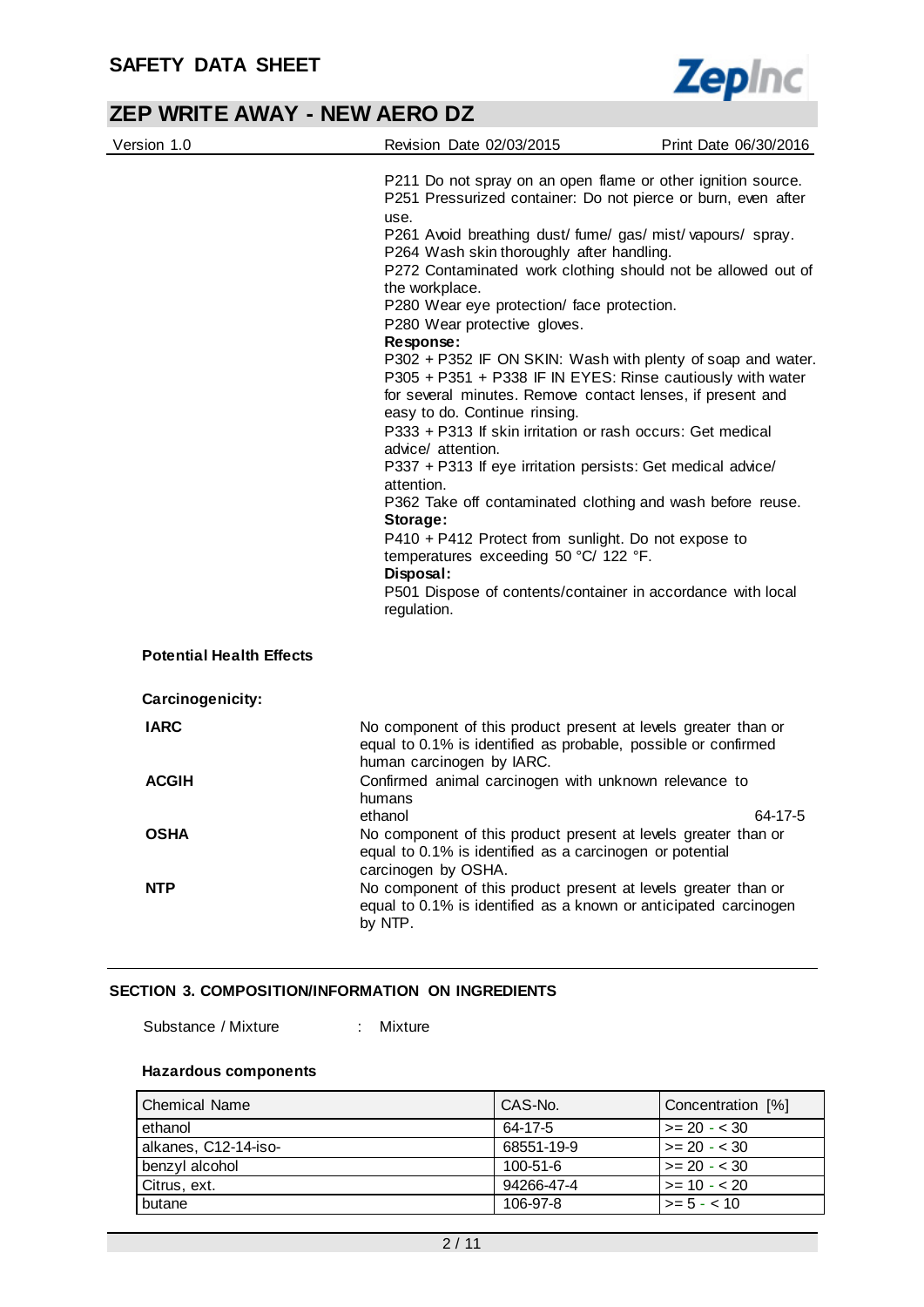### **SAFETY DATA SHEET**



# **ZEP WRITE AWAY - NEW AERO DZ**

| Version 1.0                          | Revision Date 02/03/2015                                                                                                                                                                                                           | Print Date 06/30/2016 |  |
|--------------------------------------|------------------------------------------------------------------------------------------------------------------------------------------------------------------------------------------------------------------------------------|-----------------------|--|
| propane                              | 74-98-6                                                                                                                                                                                                                            | $>= 1 - 5$            |  |
| <b>SECTION 4. FIRST AID MEASURES</b> |                                                                                                                                                                                                                                    |                       |  |
| General advice                       | : Show this safety data sheet to the doctor in attendance.<br>Do not leave the victim unattended.                                                                                                                                  |                       |  |
| If inhaled                           | : If unconscious place in recovery position and seek medical<br>advice.<br>If symptoms persist, call a physician.                                                                                                                  |                       |  |
| In case of skin contact              | : If skin irritation persists, call a physician.<br>If on skin, rinse well with water.<br>If on clothes, remove clothes.<br>Wash off immediately with plenty of water for at least 15<br>minutes.                                  |                       |  |
| In case of eye contact               | : Remove contact lenses.<br>Immediately flush eyes for at least 15 minutes. Get medical<br>attention.<br>Keep eye wide open while rinsing.                                                                                         |                       |  |
| If swallowed                         | : Keep respiratory tract clear.<br>Never give anything by mouth to an unconscious person.<br>If symptoms persist, call a physician.<br>DO NOT induce vomiting unless directed to do so by a<br>physician or poison control center. |                       |  |

### **SECTION 5. FIREFIGHTING MEASURES**

| Suitable extinguishing media            | : Alcohol-resistant foam<br>Carbon dioxide (CO2)<br>Dry chemical                                                                                                                                                                                                                                                                                                                         |
|-----------------------------------------|------------------------------------------------------------------------------------------------------------------------------------------------------------------------------------------------------------------------------------------------------------------------------------------------------------------------------------------------------------------------------------------|
| Unsuitable extinguishing<br>media       | : High volume water jet                                                                                                                                                                                                                                                                                                                                                                  |
| Specific hazards during<br>firefighting | : Do not allow run-off from fire fighting to enter drains or water<br>courses.                                                                                                                                                                                                                                                                                                           |
| Hazardous combustion<br>products        | : Carbon dioxide (CO2)<br>Carbon monoxide<br>Smoke                                                                                                                                                                                                                                                                                                                                       |
| Specific extinguishing<br>methods       | : Use extinguishing measures that are appropriate to local<br>circumstances and the surrounding environment.                                                                                                                                                                                                                                                                             |
| Further information                     | : Collect contaminated fire extinguishing water separately. This<br>must not be discharged into drains.<br>Fire residues and contaminated fire extinguishing water must<br>be disposed of in accordance with local regulations.<br>For safety reasons in case of fire, cans should be stored<br>separately in closed containments.<br>Use a water spray to cool fully closed containers. |
| Special protective equipment            | : Wear self-contained breathing apparatus for firefighting if                                                                                                                                                                                                                                                                                                                            |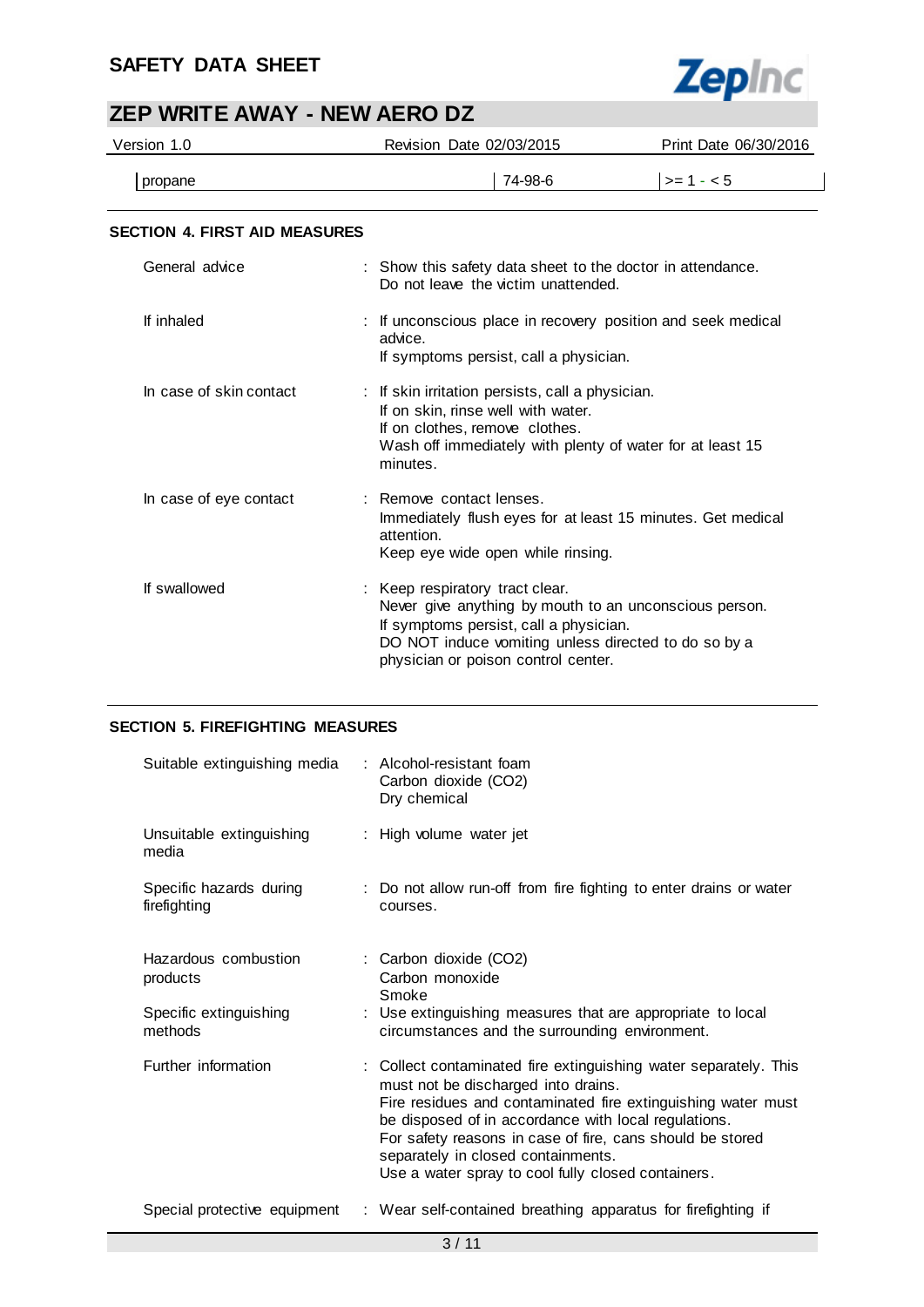

Version 1.0 Revision Date 02/03/2015 Print Date 06/30/2016

for firefighters necessary.

#### **SECTION 6. ACCIDENTAL RELEASE MEASURES**

| Personal precautions,<br>protective equipment and<br>emergency procedures | : Use personal protective equipment.<br>Ensure adequate ventilation.<br>Remove all sources of ignition.<br>Evacuate personnel to safe areas.<br>Beware of vapours accumulating to form explosive<br>concentrations. Vapours can accumulate in low areas. |
|---------------------------------------------------------------------------|----------------------------------------------------------------------------------------------------------------------------------------------------------------------------------------------------------------------------------------------------------|
| Environmental precautions                                                 | : Prevent product from entering drains.<br>Prevent further leakage or spillage if safe to do so.<br>If the product contaminates rivers and lakes or drains inform<br>respective authorities.                                                             |
| Methods and materials for<br>containment and cleaning up                  | : Soak up with inert absorbent material (e.g. sand, silica gel,<br>acid binder, universal binder, sawdust).<br>Sweep up or vacuum up spillage and collect in suitable<br>container for disposal.                                                         |

### **SECTION 7. HANDLING AND STORAGE**

| Advice on safe handling     | : For personal protection see section 8.<br>Smoking, eating and drinking should be prohibited in the<br>application area.<br>Do not breathe vapours/dust.<br>Avoid exposure - obtain special instructions before use.<br>Avoid contact with skin and eyes.                                                                                                                                                                                 |
|-----------------------------|--------------------------------------------------------------------------------------------------------------------------------------------------------------------------------------------------------------------------------------------------------------------------------------------------------------------------------------------------------------------------------------------------------------------------------------------|
| Conditions for safe storage | : BEWARE: Aerosol is pressurized. Keep away from direct sun<br>exposure and temperatures over 50 °C. Do not open by force<br>or throw into fire even after use. Do not spray on flames or<br>red-hot objects.<br>Observe label precautions.<br>Electrical installations / working materials must comply with<br>the technological safety standards.<br>Keep container tightly closed in a dry and well-ventilated<br>place.<br>No smoking. |
| Materials to avoid          | : Oxidizing agents                                                                                                                                                                                                                                                                                                                                                                                                                         |

### **SECTION 8. EXPOSURE CONTROLS/PERSONAL PROTECTION**

#### **Components with workplace control parameters**

| Components | CAS-No. | Value type<br>(Form of<br>exposure) | Control<br>parameters<br>Permissible<br>concentration | <b>Basis</b> |
|------------|---------|-------------------------------------|-------------------------------------------------------|--------------|
| ethanol    | 64-17-5 | <b>TWA</b>                          | $1,000$ ppm                                           | <b>ACGIH</b> |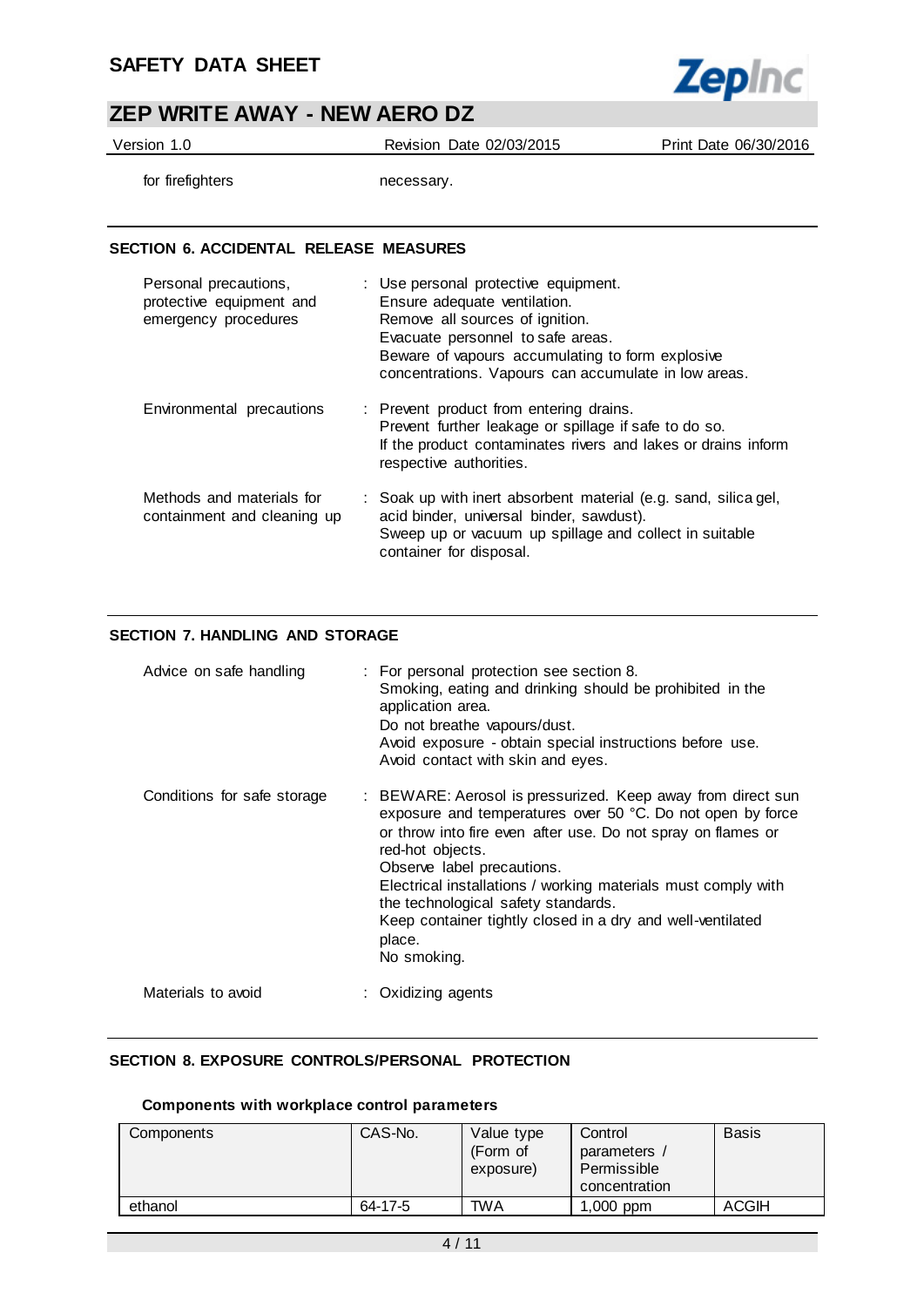

| Version 1.0    |          | Revision Date 02/03/2015 |                          | Print Date 06/30/2016 |
|----------------|----------|--------------------------|--------------------------|-----------------------|
|                |          | <b>TWA</b>               | 1,000 ppm<br>1,900 mg/m3 | NIOSH REL             |
|                |          | <b>TWA</b>               | 1,000 ppm<br>1,900 mg/m3 | OSHA Z-1              |
|                |          | <b>TWA</b>               | 1,000 ppm<br>1,900 mg/m3 | OSHA P0               |
| benzyl alcohol | 100-51-6 | <b>TWA</b>               | 10 ppm                   | <b>US WEEL</b>        |
| butane         | 106-97-8 | <b>TWA</b>               | 800 ppm                  | NIOSH REL             |
|                |          |                          | 1,900 mg/m3              |                       |
|                |          | <b>TWA</b>               | 800 ppm<br>1,900 mg/m3   | OSHA P0               |
| propane        | 74-98-6  | <b>TWA</b>               | 1,000 ppm                | ACGIH                 |
|                |          | TWA                      | 1,000 ppm<br>1,800 mg/m3 | NIOSH REL             |
|                |          | <b>TWA</b>               | 1,000 ppm<br>1,800 mg/m3 | OSHA Z-1              |
|                |          | <b>TWA</b>               | 1,000 ppm<br>1,800 mg/m3 | <b>OSHA P0</b>        |

| Personal protective equipment |                                                                                                                                                                       |
|-------------------------------|-----------------------------------------------------------------------------------------------------------------------------------------------------------------------|
| Respiratory protection        | : In the case of vapour formation use a respirator with an<br>approved filter.<br>In the case of dust or aerosol formation use respirator with an<br>approved filter. |
| Hand protection               |                                                                                                                                                                       |
| Remarks                       | : The suitability for a specific workplace should be discussed<br>with the producers of the protective gloves.                                                        |
| Eye protection                | : Eye wash bottle with pure water<br>Tightly fitting safety goggles<br>Wear face-shield and protective suit for abnormal processing<br>problems.                      |
| Skin and body protection      | : impervious clothing<br>Choose body protection according to the amount and<br>concentration of the dangerous substance at the work place.                            |
| Hygiene measures              | : When using do not eat or drink.<br>When using do not smoke.<br>Wash hands before breaks and at the end of workday.                                                  |

### **SECTION 9. PHYSICAL AND CHEMICAL PROPERTIES**

| Appearance      | : Aerosol containing a liquefied gas |
|-----------------|--------------------------------------|
| Colour          | $:$ colourless                       |
| Odour           | : characteristic                     |
| Odour Threshold | : no data available                  |
| pН              | not applicable                       |
|                 |                                      |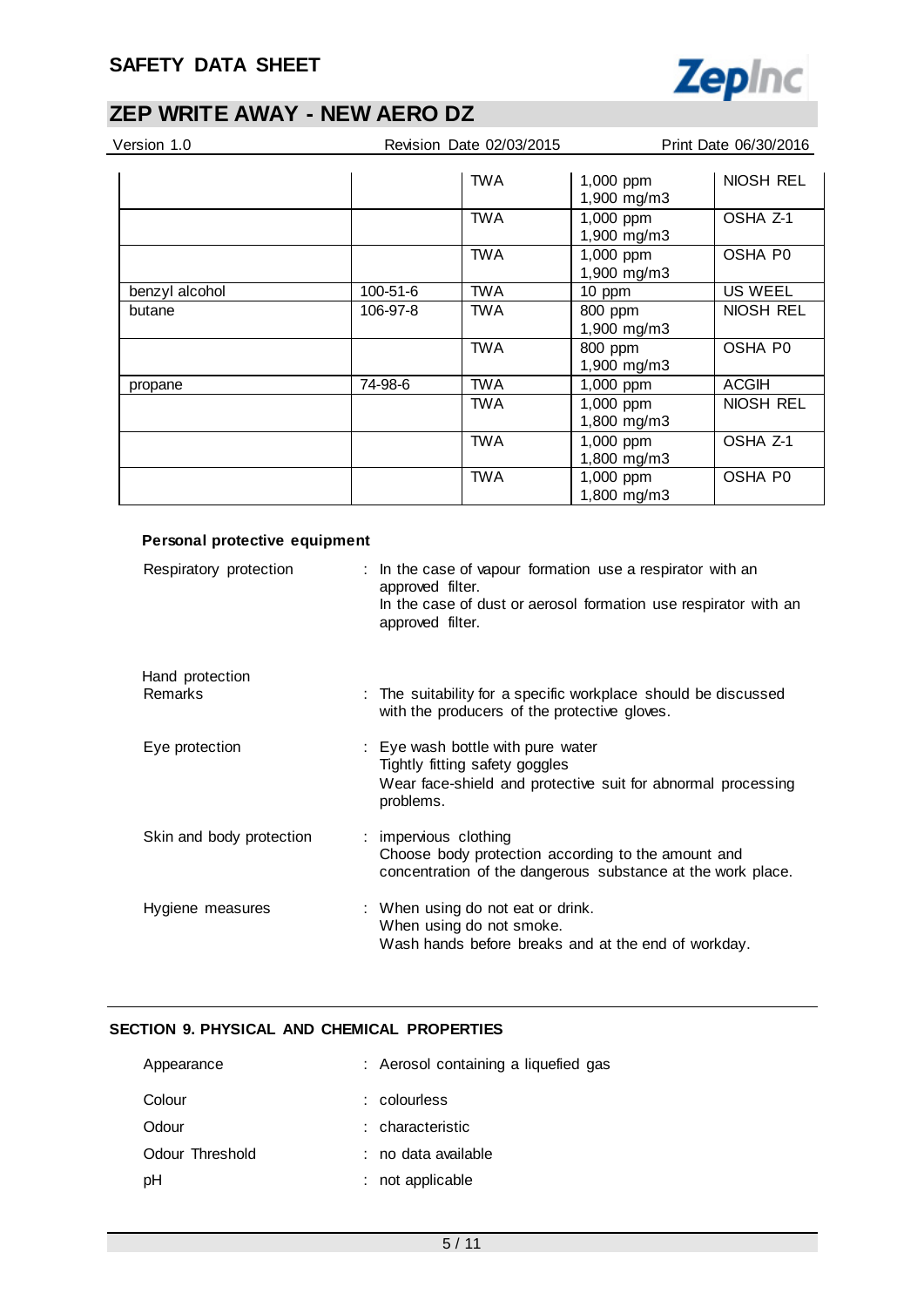### **SAFETY DATA SHEET**



# **ZEP WRITE AWAY - NEW AERO DZ**

| Version 1.0                                | Revision Date 02/03/2015 | Print Date 06/30/2016 |
|--------------------------------------------|--------------------------|-----------------------|
| Melting point/freezing point               | : not applicable         |                       |
| Boiling point                              | : 79.44 °C               |                       |
| Flash point                                | no data available        |                       |
| Evaporation rate                           | : not determined         |                       |
| Upper explosion limit                      | : no data available      |                       |
| Lower explosion limit                      | : no data available      |                       |
| Vapour pressure                            | : not applicable         |                       |
| Relative vapour density                    | : no data available      |                       |
| Density                                    | : $0.844$ g/cm3          |                       |
| Solubility(ies)                            |                          |                       |
| Water solubility                           | $:$ insoluble            |                       |
| Partition coefficient: n-<br>octanol/water | : no data available      |                       |
| Auto-ignition temperature                  | : not determined         |                       |
| Thermal decomposition                      | : no data available      |                       |
| Viscosity                                  |                          |                       |
| Viscosity, kinematic                       | : not applicable         |                       |
| Heat of combustion                         | : $39.23$ kJ/g           |                       |

### **SECTION 10. STABILITY AND REACTIVITY**

| Reactivity                            | Stable                                         |
|---------------------------------------|------------------------------------------------|
| Chemical stability                    | : Stable under normal conditions.              |
| Possibility of hazardous<br>reactions | : Vapours may form explosive mixture with air. |
| Conditions to avoid                   | : Heat, flames and sparks.                     |
| Incompatible materials                | : Oxidizing agents                             |
| Hazardous decomposition<br>products   | : Carbon oxides                                |

### **SECTION 11. TOXICOLOGICAL INFORMATION**

#### **Acute toxicity**

#### **Product:**

| Acute oral toxicity | : Acute toxicity estimate : 2,020 mg/kg |
|---------------------|-----------------------------------------|
|                     | Method: Calculation method              |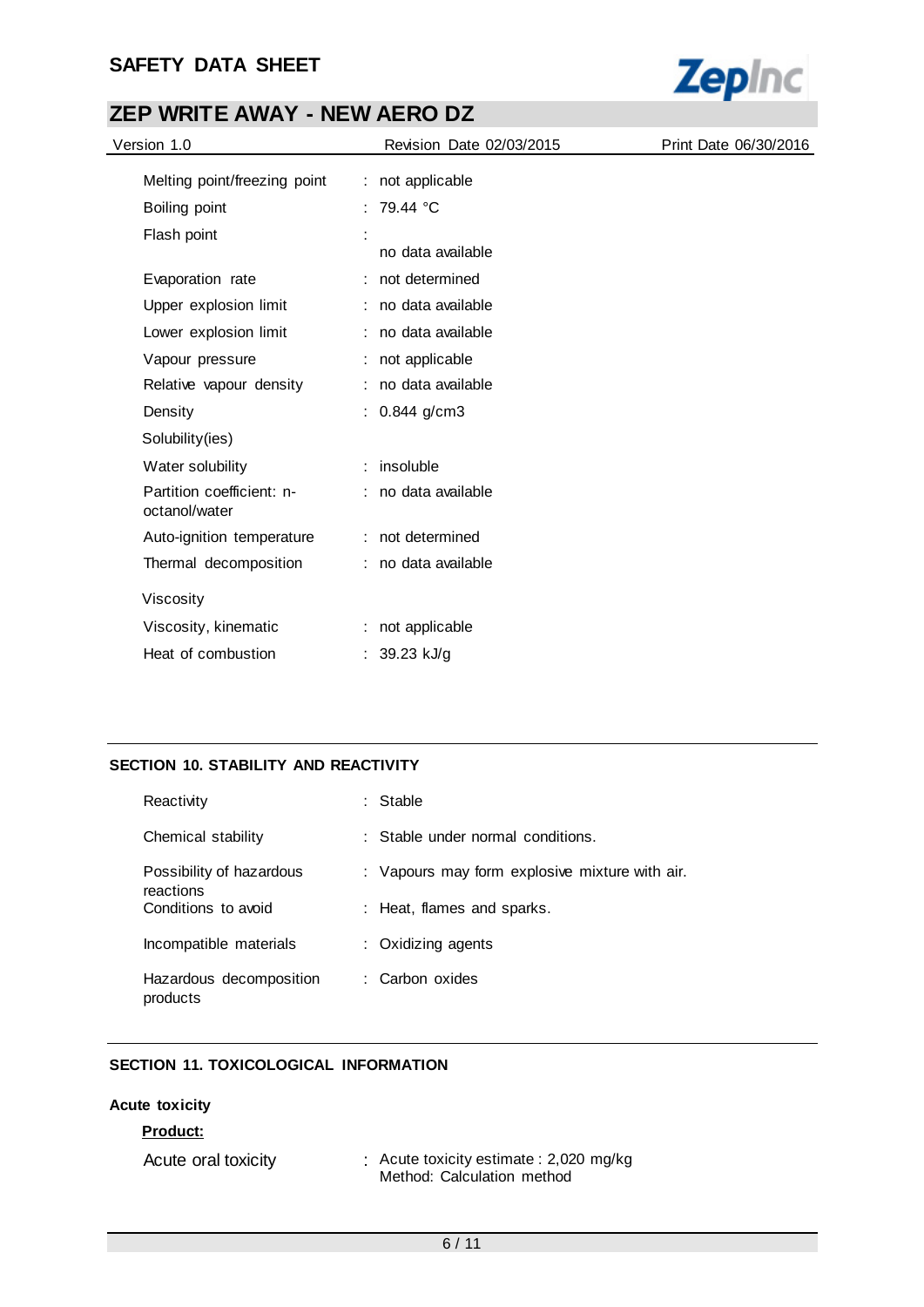

| Version 1.0                                                                                  | Revision Date 02/03/2015                                                                                                | Print Date 06/30/2016 |
|----------------------------------------------------------------------------------------------|-------------------------------------------------------------------------------------------------------------------------|-----------------------|
| Acute inhalation toxicity                                                                    | : Acute toxicity estimate : 6.06 mg/l<br>Exposure time: 4 h<br>Test atmosphere: dust/mist<br>Method: Calculation method |                       |
| <b>Components:</b>                                                                           |                                                                                                                         |                       |
| benzyl alcohol:<br>Acute dermal toxicity                                                     | : LD50 rabbit: 1,250 mg/kg                                                                                              |                       |
| <b>Skin corrosion/irritation</b>                                                             |                                                                                                                         |                       |
| Product:                                                                                     |                                                                                                                         |                       |
| Remarks: Irritating to skin.                                                                 |                                                                                                                         |                       |
| Serious eye damage/eye irritation                                                            |                                                                                                                         |                       |
| <b>Product:</b>                                                                              |                                                                                                                         |                       |
| Remarks: Severe eye irritation                                                               |                                                                                                                         |                       |
| Respiratory or skin sensitisation                                                            |                                                                                                                         |                       |
| Product:                                                                                     |                                                                                                                         |                       |
| Remarks: Causes sensitisation.                                                               |                                                                                                                         |                       |
| Germ cell mutagenicity                                                                       |                                                                                                                         |                       |
| no data available                                                                            |                                                                                                                         |                       |
| Carcinogenicity                                                                              |                                                                                                                         |                       |
| no data available                                                                            |                                                                                                                         |                       |
| <b>Reproductive toxicity</b>                                                                 |                                                                                                                         |                       |
| no data available                                                                            |                                                                                                                         |                       |
| ethanol:<br>alkanes, C12-14-iso-:<br>benzyl alcohol:<br>Citrus, ext.:<br>butane:<br>propane: |                                                                                                                         |                       |
| <b>STOT - single exposure</b>                                                                |                                                                                                                         |                       |
| no data available                                                                            |                                                                                                                         |                       |
| <b>STOT - repeated exposure</b>                                                              |                                                                                                                         |                       |
| no data available                                                                            |                                                                                                                         |                       |
| <b>Aspiration toxicity</b>                                                                   |                                                                                                                         |                       |
| no data available                                                                            |                                                                                                                         |                       |
| <b>Further information</b>                                                                   |                                                                                                                         |                       |
| Product:                                                                                     |                                                                                                                         |                       |

Remarks: no data available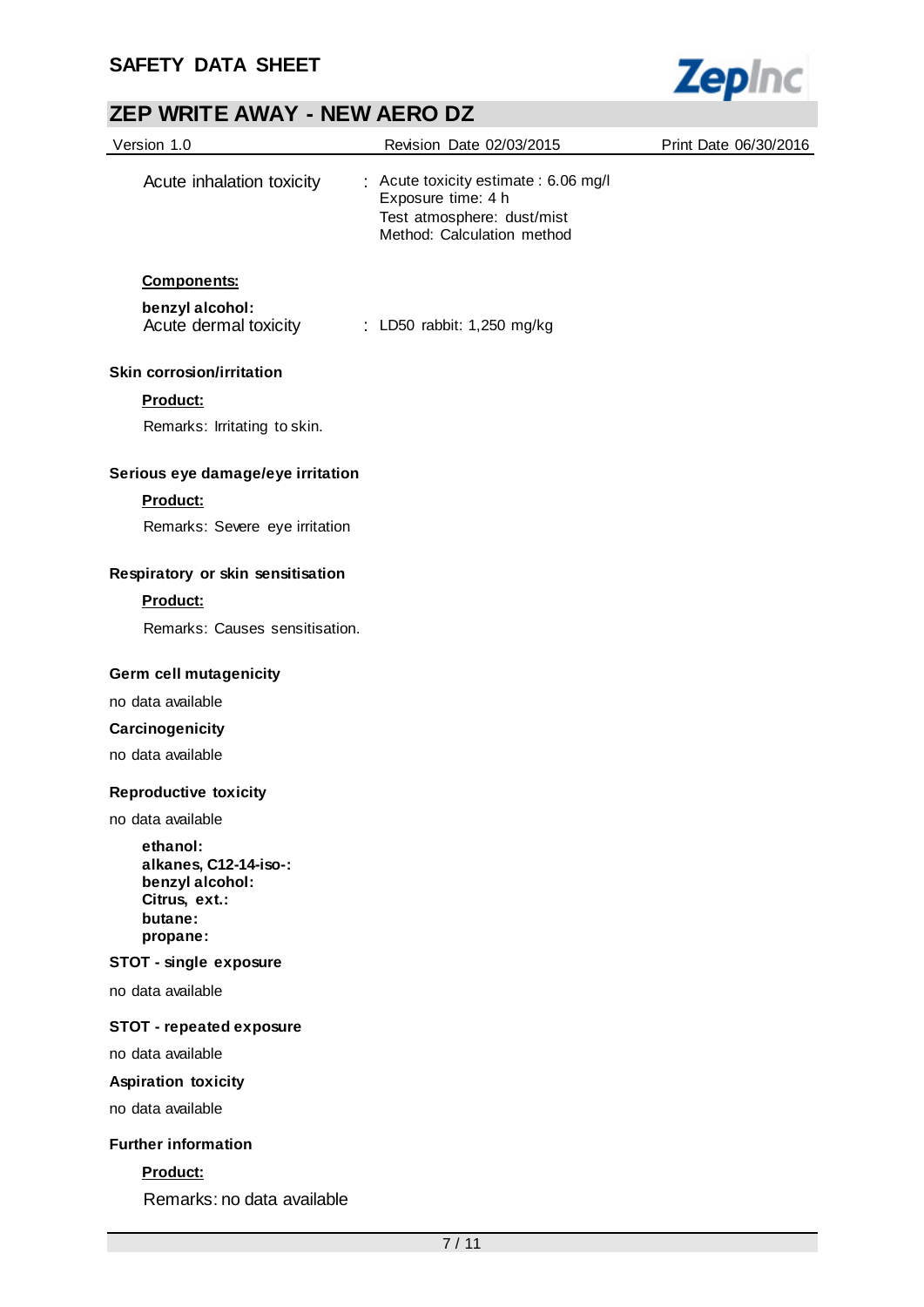

Version 1.0 Revision Date 02/03/2015 Print Date 06/30/2016

Remarks: no data available

#### **SECTION 12. ECOLOGICAL INFORMATION**

#### **Ecotoxicity**

no data available

#### **Persistence and degradability**

no data available **Bioaccumulative potential**

#### **Product:**

| Partition coefficient: n-<br>octanol/water<br><b>Components:</b>         | : Remarks: no data available                                                                                                                                                   |
|--------------------------------------------------------------------------|--------------------------------------------------------------------------------------------------------------------------------------------------------------------------------|
| benzyl alcohol:<br>Partition coefficient: n-<br>octanol/water<br>butane: | : $Pow: 0.87$                                                                                                                                                                  |
| Partition coefficient: n-<br>octanol/water                               | $:$ Pow: 2.89                                                                                                                                                                  |
| <b>Mobility in soil</b>                                                  |                                                                                                                                                                                |
| no data available                                                        |                                                                                                                                                                                |
| Other adverse effects                                                    |                                                                                                                                                                                |
| no data available<br><b>Product:</b>                                     |                                                                                                                                                                                |
| Regulation                                                               | 40 CFR Protection of Environment; Part 82 Protection of<br>Stratospheric Ozone - CAA Section 602 Class I<br><b>Substances</b>                                                  |
| Remarks                                                                  | This product neither contains, nor was manufactured<br>with a Class I or Class II ODS as defined by the U.S.<br>Clean Air Act Section 602 (40 CFR 82, Subpt. A, App.A<br>+ B). |
| Additional ecological<br>information                                     | : no data available                                                                                                                                                            |
|                                                                          | An environmental hazard cannot be excluded in the<br>event of unprofessional handling or disposal., Toxic to<br>aquatic life.                                                  |

#### **SECTION 13. DISPOSAL CONSIDERATIONS**

#### **Disposal methods**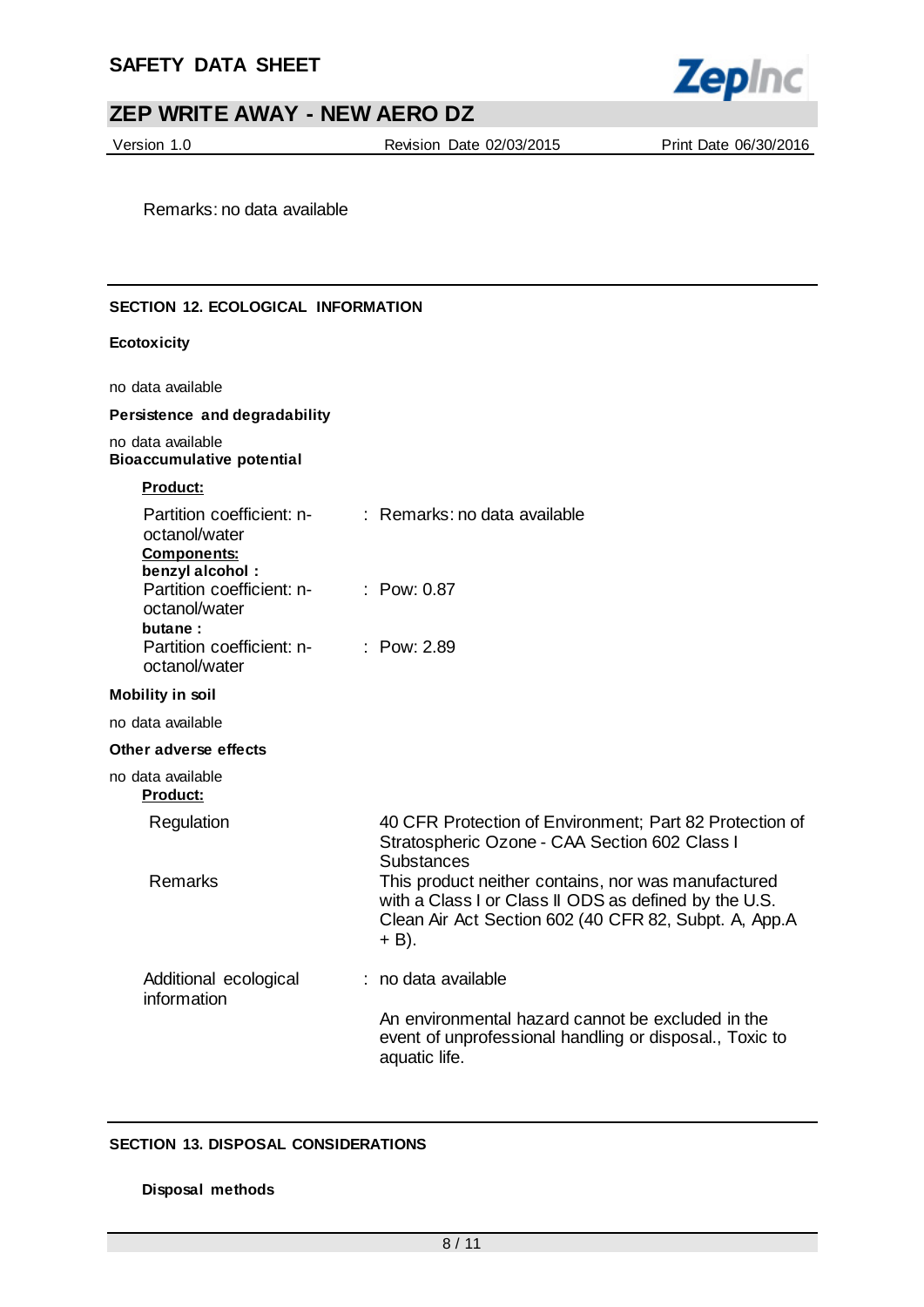

| Version 1.0            | <b>Revision Date 02/03/2015</b>                                                                                                                                                                                          | Print Date 06/30/2016 |
|------------------------|--------------------------------------------------------------------------------------------------------------------------------------------------------------------------------------------------------------------------|-----------------------|
| Waste from residues    | : The product should not be allowed to enter drains, water<br>courses or the soil.<br>Do not contaminate ponds, waterways or ditches with<br>chemical or used container.<br>Send to a licensed waste management company. |                       |
| Contaminated packaging | : Empty remaining contents.<br>Dispose of as unused product.<br>Do not re-use empty containers.<br>Do not burn, or use a cutting torch on, the empty drum.                                                               |                       |

### **SECTION 14. TRANSPORT INFORMATION**

#### **International regulation**

| <b>IATA-DGR</b>                             |                       |
|---------------------------------------------|-----------------------|
| UN/ID No.                                   | : 1950                |
| Proper shipping name                        | : Aerosols, flammable |
| Class                                       | $\cdot$ 2.1           |
| Packing group                               | : Not Assigned        |
| Labels                                      | : 2.1                 |
| Packing instruction (cargo<br>aircraft)     | : 203                 |
| Packing instruction<br>(passenger aircraft) | : 203                 |
| <b>IMDG-Code</b>                            |                       |
| UN number                                   | : 1950                |
| Proper shipping name                        | <b>AEROSOLS</b>       |
| Class                                       | $\cdot$ 2.1           |
| Packing group                               | : Not Assigned        |
| Labels                                      | $\cdot$ 2.1           |
| EmS Code                                    | : F-D. S-U            |
| Marine pollutant                            | no                    |

### **Transport in bulk according to Annex II of MARPOL 73/78 and the IBC Code**

Not applicable for product as supplied.

### **National Regulations**

| <b>49 CFR</b>        |                |  |
|----------------------|----------------|--|
| UN/ID/NA number      | : 1950         |  |
| Proper shipping name | : Aerosols     |  |
| Class                | : 2.1          |  |
| Packing group        | : Not Assigned |  |
| Labels               | : 2.1          |  |
| <b>ERG Code</b>      | : 126          |  |
| Marine pollutant     | no             |  |
|                      |                |  |

### **Special precautions for user**

not applicable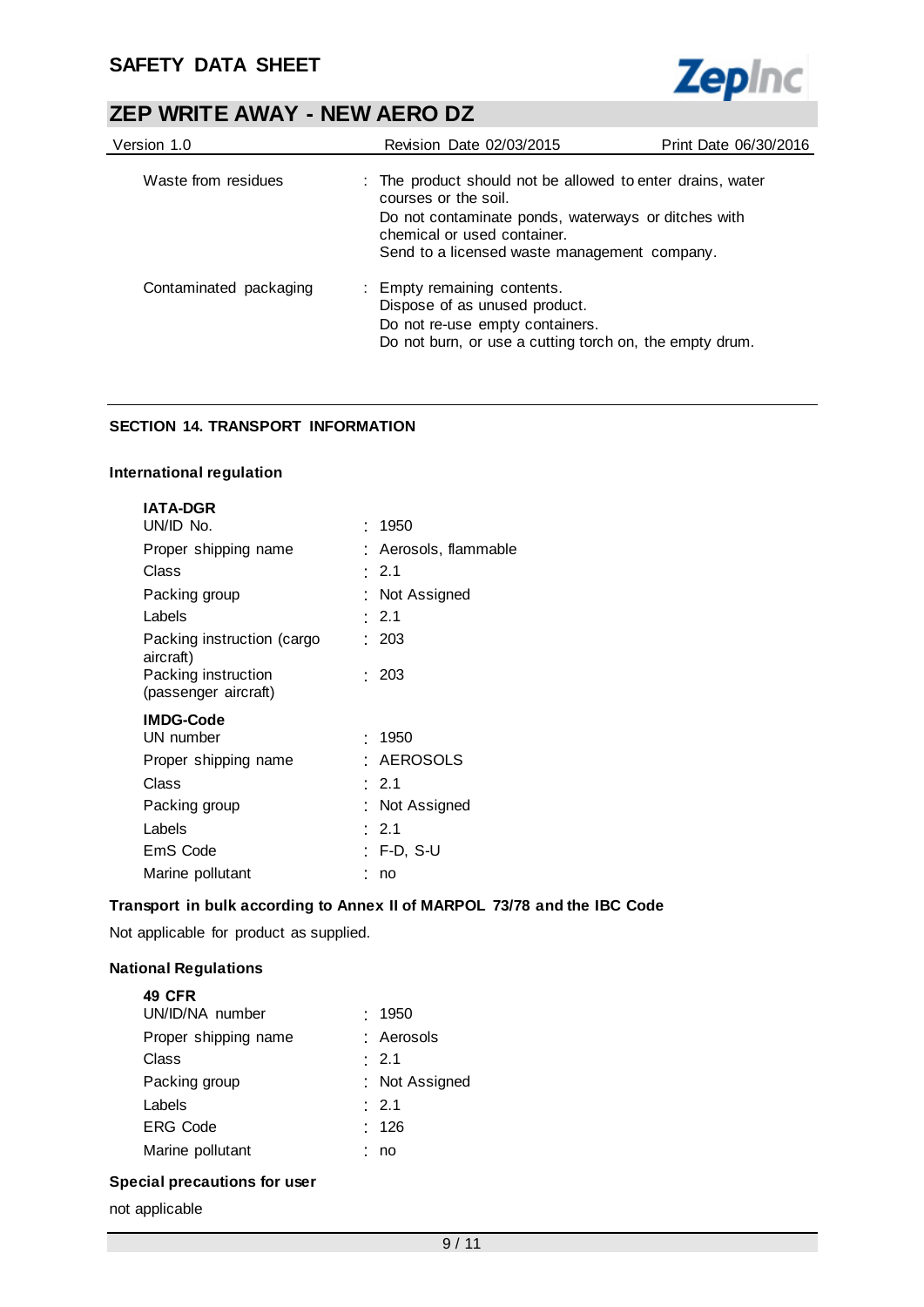

Version 1.0 Revision Date 02/03/2015 Print Date 06/30/2016

### **SECTION 15. REGULATORY INFORMATION**

#### **EPCRA - Emergency Planning and Community Right-to-Know Act**

#### **CERCLA Reportable Quantity**

This material does not contain any components with a CERCLA RQ.

#### **SARA 304 Extremely Hazardous Substances Reportable Quantity**

This material does not contain any components with a section 304 EHS RQ.

| SARA 311/312 Hazards      | : Acute Health Hazard<br>Fire Hazard<br>Sudden Release of Pressure Hazard                                                                                                                              |
|---------------------------|--------------------------------------------------------------------------------------------------------------------------------------------------------------------------------------------------------|
| <b>SARA 302</b>           | : SARA 302: No chemicals in this material are subject to the<br>reporting requirements of SARA Title III, Section 302.                                                                                 |
| <b>SARA 313</b>           | : SARA 313: This material does not contain any chemical<br>components with known CAS numbers that exceed the<br>threshold (De Minimis) reporting levels established by SARA<br>Title III, Section 313. |
| <b>California Prop 65</b> | This product does not contain any chemicals known to State of<br>California to cause cancer, birth defects, or any other<br>reproductive harm.                                                         |
|                           | The components of this product are reported in the following inventories:                                                                                                                              |
| <b>TSCA</b><br>ופח        | On TSCA Inventory<br>This product contains and ar sourcel companents that are not on the                                                                                                               |

| 15CA         | On <b>ISCA</b> Inventory                                            |
|--------------|---------------------------------------------------------------------|
| <b>DSL</b>   | This product contains one or several components that are not on the |
|              | Canadian DSL nor NDSL.                                              |
| <b>AICS</b>  | Not in compliance with the inventory                                |
| NZIoC        | Not in compliance with the inventory                                |
| <b>PICCS</b> | Not in compliance with the inventory                                |
| <b>IECSC</b> | Not in compliance with the inventory                                |
|              |                                                                     |

#### **Inventory Acronym and Validity Area Legend:**

AICS (Australia), DSL (Canada), IECSC (China), REACH (European Union), ENCS (Japan), ISHL (Japan), KECI (Korea), NZIoC (New Zealand), PICCS (Philippines), TSCA (USA)

#### **SECTION 16. OTHER INFORMATION**